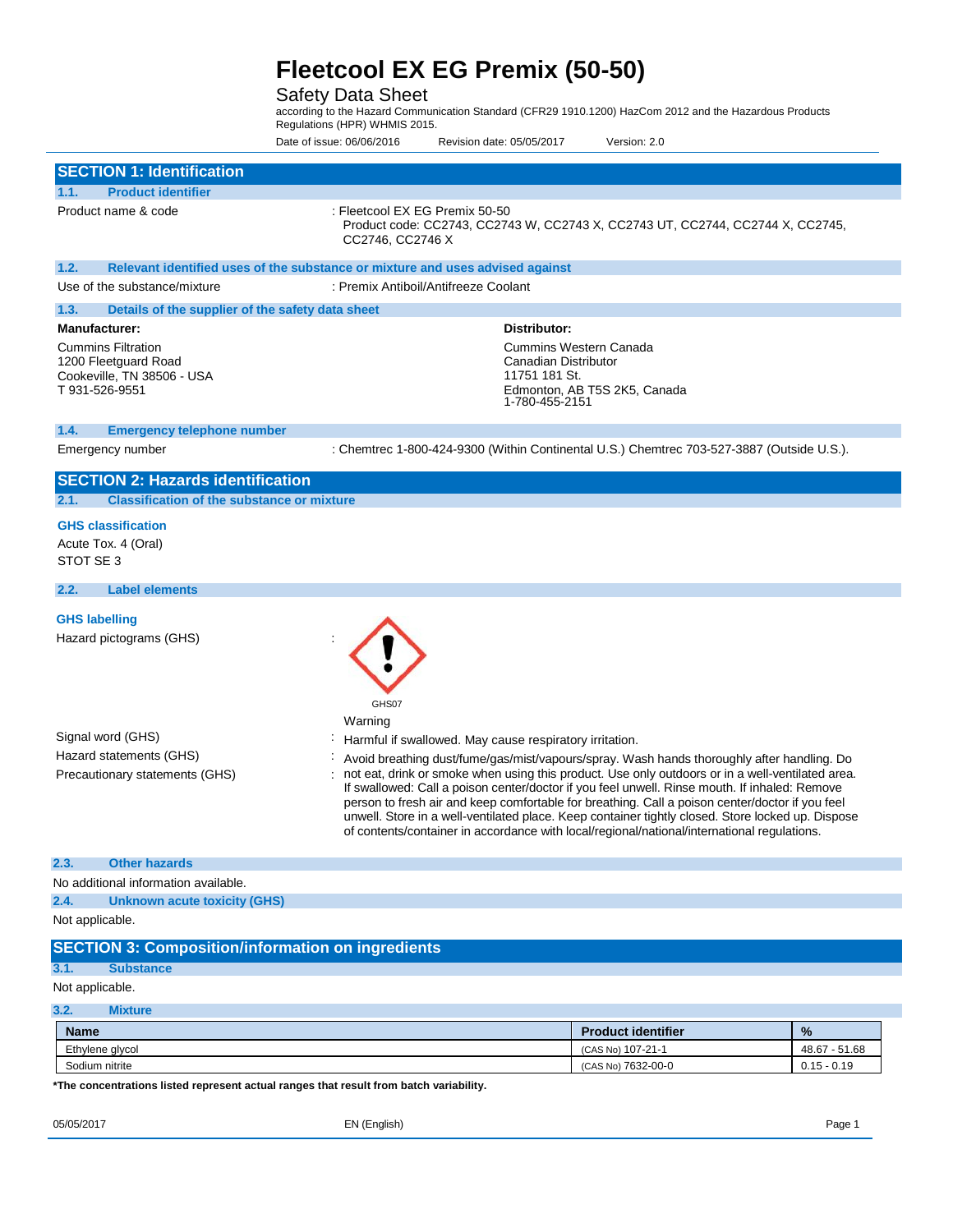Safety Data Sheet

according to the Hazard Communication Standard (CFR29 1910.1200) HazCom 2012 and the Hazardous Products Regulations (HPR) WHMIS 2015

| <b>SECTION 4: First aid measures</b>                                                                                                                                                     |                                                                                                                                                                                                                                                                                                                                       |
|------------------------------------------------------------------------------------------------------------------------------------------------------------------------------------------|---------------------------------------------------------------------------------------------------------------------------------------------------------------------------------------------------------------------------------------------------------------------------------------------------------------------------------------|
| 4.1.<br><b>Description of first aid measures</b><br>First-aid measures after inhalation                                                                                                  | If breathing is difficult, remove victim to fresh air and keep at rest in a position comfortable<br>for breathing. Get medical advice/attention if you feel unwell.                                                                                                                                                                   |
| First-aid measures after skin contact<br>First-aid measures after eye contact                                                                                                            | If irritation occurs, flush skin with plenty of water. Get medical attention if irritation persists.<br>In case of contact, immediately flush eyes with plenty of water. Remove contact lenses, if<br>worn. If irritation persists, get medical attention.<br>If swallowed, do NOT induce vomiting. Rinse mouth. Call a POISON CENTER |
| First-aid measures after ingestion                                                                                                                                                       | or doctor/physician if you feel unwell.                                                                                                                                                                                                                                                                                               |
| 4.2.<br>Most important symptoms and effects, both acute and delayed<br>Symptoms/injuries after inhalation<br>Symptoms/injuries after skin contact<br>Symptoms/injuries after eye contact | : May cause respiratory irritation.<br>: May cause skin irritation. Symptoms may include redness, drying, defatting and cracking of the skin.<br>: May cause eye irritation. Symptoms may include discomfort or pain, excess blinking and tear<br>production, with possible redness and swelling.                                     |
| Symptoms/injuries after ingestion                                                                                                                                                        | : Harmful if swallowed. May cause stomach distress, nausea or vomiting.                                                                                                                                                                                                                                                               |
| 4.3.<br>Indication of any immediate medical attention and special treatment needed                                                                                                       | Symptoms may not appear immediately. In case of accident or if you feel unwell, seek medical advice immediately (show the label or SDS where possible).                                                                                                                                                                               |
| <b>SECTION 5: Firefighting measures</b>                                                                                                                                                  |                                                                                                                                                                                                                                                                                                                                       |
| <b>Extinguishing media</b><br>5.1.<br>Suitable extinguishing media<br>Unsuitable extinguishing media                                                                                     | : Foam. Dry powder. Carbon dioxide. Water spray. Sand.<br>: Do not use a heavy water stream.                                                                                                                                                                                                                                          |
| 5.2.<br>Special hazards arising from the substance or mixture                                                                                                                            |                                                                                                                                                                                                                                                                                                                                       |
| Fire hazard                                                                                                                                                                              | : Products of combustion may include, and are not limited to: oxides of carbon.                                                                                                                                                                                                                                                       |
| 5.3.<br><b>Advice for firefighters</b><br>Protection during firefighting                                                                                                                 | : Keep upwind of fire. Wear full fire fighting turn-out gear (full Bunker gear) and respiratory<br>protection (SCBA). Use water spray to cool exposed surfaces.                                                                                                                                                                       |
| <b>SECTION 6: Accidental release measures</b>                                                                                                                                            |                                                                                                                                                                                                                                                                                                                                       |
| 6.1.<br>Personal precautions, protective equipment and emergency procedures                                                                                                              |                                                                                                                                                                                                                                                                                                                                       |
| General measures                                                                                                                                                                         | : Use personal protection recommended in Section 8. Isolate the hazard area and deny entry to<br>unnecessary and unprotected personnel.                                                                                                                                                                                               |

| 6.2.            | Methods and material for containment and cleaning up |                                                                                                                                                                                                |
|-----------------|------------------------------------------------------|------------------------------------------------------------------------------------------------------------------------------------------------------------------------------------------------|
| For containment |                                                      | : Contain and/or absorb spill with inert material (e.g. sand, vermiculite), then place in a suitable<br>container. Do not flush to sewer or allow to enter waterways. Use appropriate Personal |
|                 |                                                      | Protective Equipment (PPE).                                                                                                                                                                    |

## Methods for cleaning up : Scoop up material and place in a disposal container. Provide ventilation.

**6.3. Reference to other sections**

See section 8 for further information on protective clothing and equipment and section 13 for advice on waste disposal.

|                                      | <b>SECTION 7: Handling and storage</b>                       |                                                                                                                                                                                           |  |
|--------------------------------------|--------------------------------------------------------------|-------------------------------------------------------------------------------------------------------------------------------------------------------------------------------------------|--|
| 7.1.                                 | <b>Precautions for safe handling</b>                         |                                                                                                                                                                                           |  |
|                                      | Precautions for safe handling                                | : Avoid contact with skin and eyes. Avoid breathing dust, fume, gas, mist, vapours, spray. Do not<br>swallow. Handle and open container with care. When using do not eat, drink or smoke. |  |
| Hygiene measures                     |                                                              | : Wash hands before eating, drinking, or smoking. Launder contaminated clothing before reuse.                                                                                             |  |
| 7.2.                                 | Conditions for safe storage, including any incompatibilities |                                                                                                                                                                                           |  |
| Storage conditions                   |                                                              | : Keep out of the reach of children. Keep only in original container. Keep container tightly closed.<br>Keep in a cool, well-ventilated place.                                            |  |
| 7.3.                                 | Specific end use(s)                                          |                                                                                                                                                                                           |  |
| No additional information available. |                                                              |                                                                                                                                                                                           |  |
|                                      | <b>SECTION 8: Exposure controls/personal protection</b>      |                                                                                                                                                                                           |  |

|      | <b>SECTION 8: Exposure controls/personal protection</b> |                                      |                                      |  |
|------|---------------------------------------------------------|--------------------------------------|--------------------------------------|--|
| 8.1. |                                                         | <b>Control parameters</b>            |                                      |  |
|      |                                                         | Ethylene glycol (107-21-1)           |                                      |  |
|      | <b>ACGIH</b>                                            | $ACGIH$ Ceiling (mg/m <sup>3</sup> ) | 100 mg/m <sup>3</sup> (aerosol only) |  |
|      |                                                         |                                      |                                      |  |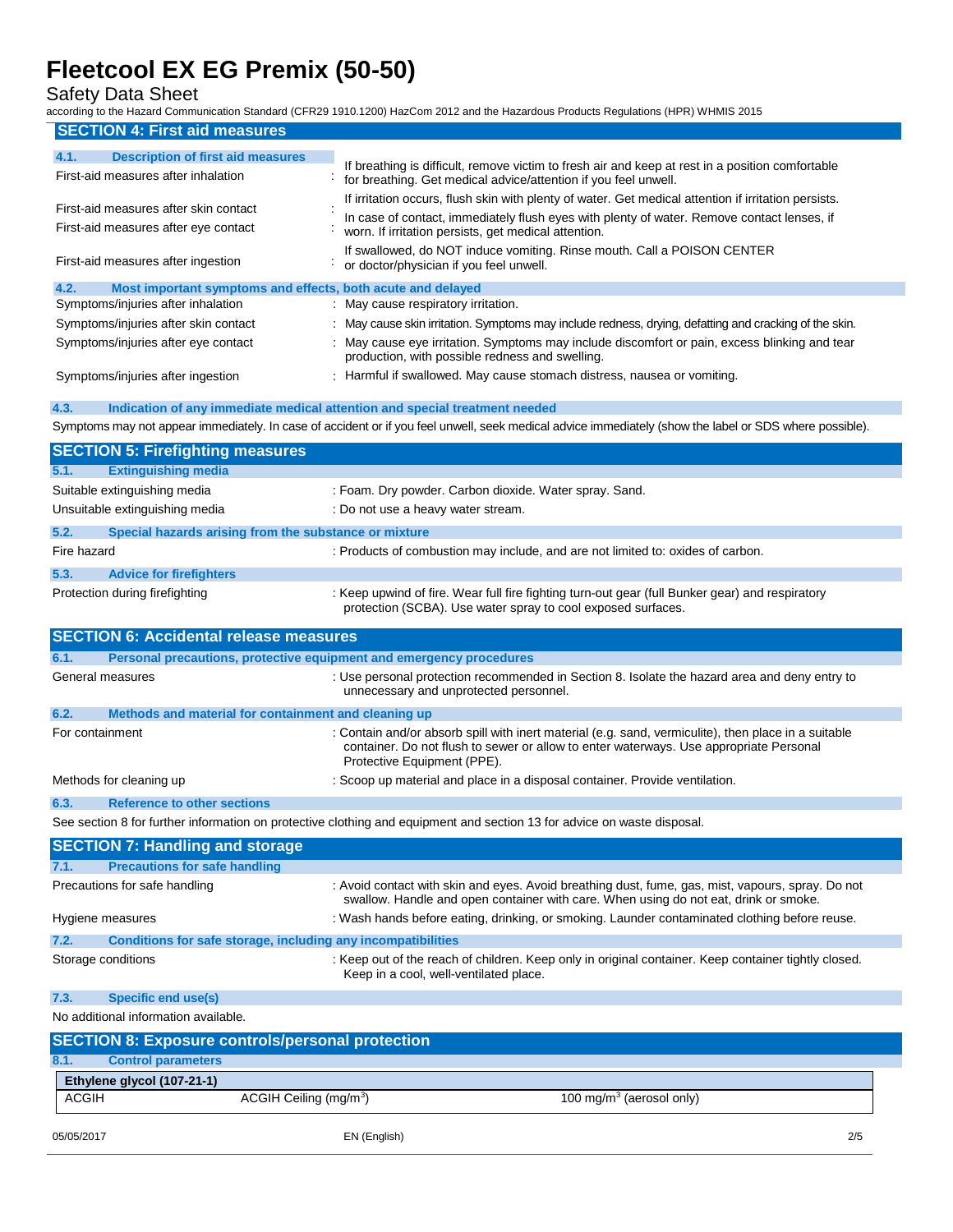Safety Data Sheet

according to the Hazard Communication Standard (CFR29 1910.1200) HazCom 2012 and the Hazardous Products Regulations (HPR) WHMIS 2015

| Ethylene glycol (107-21-1)       |                |                                                                                                                                                                                                                                                  |
|----------------------------------|----------------|--------------------------------------------------------------------------------------------------------------------------------------------------------------------------------------------------------------------------------------------------|
| <b>OSHA</b>                      | Not applicable |                                                                                                                                                                                                                                                  |
| Sodium nitrite (7632-00-0)       |                |                                                                                                                                                                                                                                                  |
| <b>ACGIH</b>                     | Not applicable |                                                                                                                                                                                                                                                  |
| <b>OSHA</b>                      | Not applicable |                                                                                                                                                                                                                                                  |
| 8.2.<br><b>Exposure controls</b> |                |                                                                                                                                                                                                                                                  |
| Appropriate engineering controls |                | : Use ventilation adequate to keep exposures (airborne levels of dust, fume, vapor, etc.) below<br>recommended exposure limits.                                                                                                                  |
| Hand protection                  |                | : Wear suitable gloves.                                                                                                                                                                                                                          |
| Eye protection                   |                | : Chemical goggles or safety glasses.                                                                                                                                                                                                            |
| Skin and body protection         |                | : Wear suitable protective clothing.                                                                                                                                                                                                             |
| Respiratory protection           |                | : In case of insufficient ventilation, wear suitable respiratory equipment. Respirator selection<br>must be based on known or anticipated exposure levels, the hazards of the product and the<br>safe working limits of the selected respirator. |
| Other information                |                | : Do not eat, drink or smoke during use.                                                                                                                                                                                                         |

| <b>SECTION 9: Physical and chemical properties</b>            |                         |
|---------------------------------------------------------------|-------------------------|
| 9.1.<br>Information on basic physical and chemical properties |                         |
| Physical state                                                | : Liquid                |
| Appearance                                                    | : No data available     |
| Colour                                                        | $:$ Pink                |
| Odour                                                         | : Odourless             |
| Odour threshold                                               | : No data available     |
| pH                                                            | : 10                    |
| Melting point                                                 | : No data available     |
| Freezing point                                                | : No data available     |
| Boiling point                                                 | : > 107.8 °C (> 226 °F) |
| Flash point                                                   | : No data available     |
| Relative evaporation rate (butylacetate=1)                    | : No data available     |
| Flammability (solid, gas)                                     | : Not flammable         |
| <b>Explosive limits</b>                                       | : No data available     |
| Explosive properties                                          | : No data available     |
| Oxidising properties                                          | : No data available     |
| Vapour pressure                                               | : No data available     |
| Relative density                                              | $: 1.06 - 1.10$         |
| Relative vapour density at 20 °C                              | : No data available     |
| Solubility                                                    | : No data available     |
| Partition coefficient: n-octanol/water                        | : No data available     |
| Auto-ignition temperature                                     | : No data available     |
| Decomposition temperature                                     | : No data available     |
| Viscosity                                                     | : No data available     |
| Viscosity, kinematic                                          | : No data available     |
| Viscosity, dynamic                                            | : No data available     |
| 9.2.<br><b>Other information</b>                              |                         |
|                                                               |                         |

No additional information available.

|       | <b>SECTION 10: Stability and reactivity</b>                                                                     |
|-------|-----------------------------------------------------------------------------------------------------------------|
| 10.1. | <b>Reactivity</b>                                                                                               |
|       | No dangerous reaction known under conditions of normal use.                                                     |
| 10.2. | <b>Chemical stability</b>                                                                                       |
|       | At all the second contracted and contracted and the second state of the second state of the second state of the |

Stable under normal storage conditions.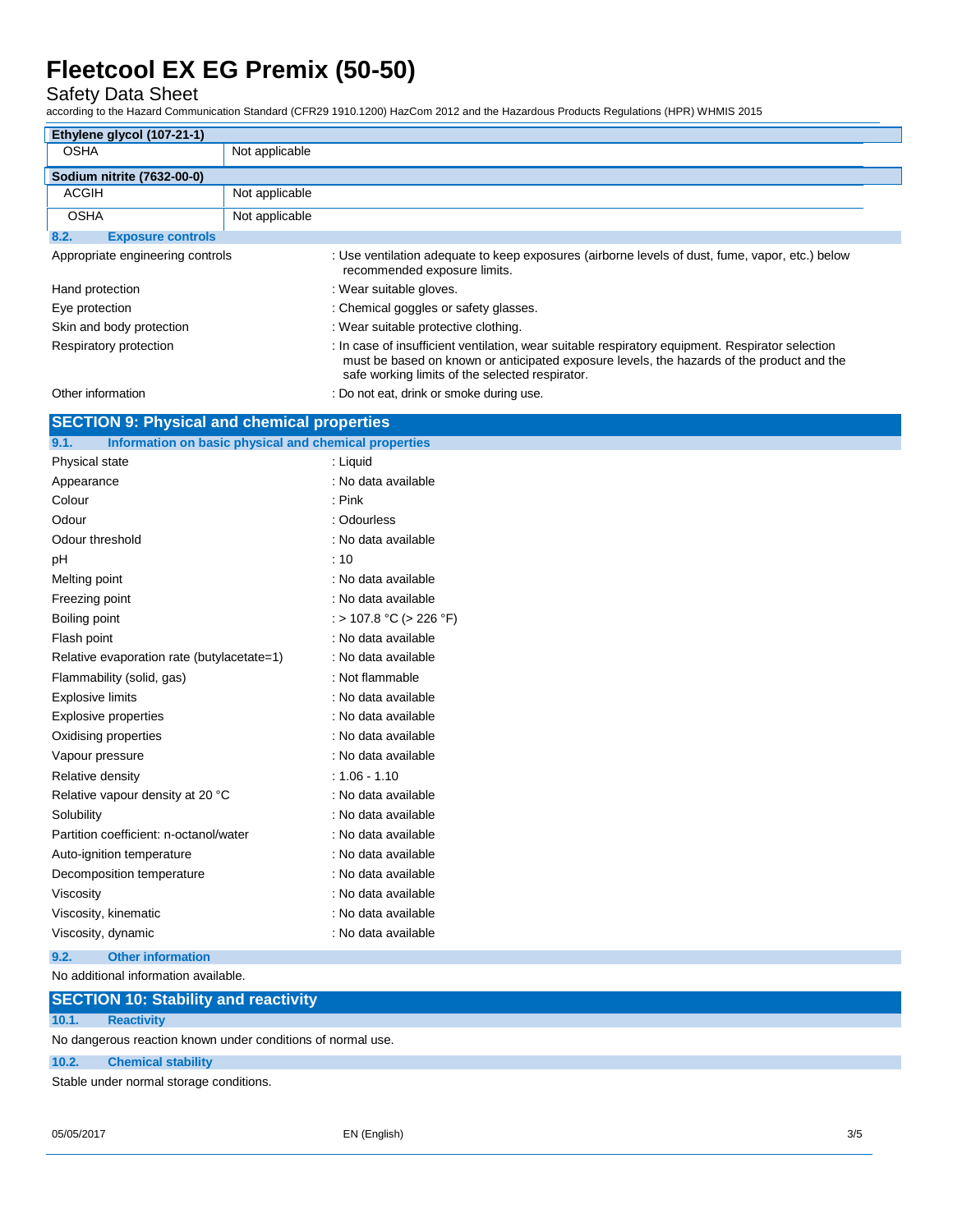### Safety Data Sheet

according to the Hazard Communication Standard (CFR29 1910.1200) HazCom 2012 and the Hazardous Products Regulations (HPR) WHMIS 2015

### **10.3. Possibility of hazardous reactions** No dangerous reaction known under conditions of normal use.

### **10.4. Conditions to avoid**

Direct sunlight. Extremely high or low temperatures. Incompatible materials.

#### **10.5. Incompatible materials**

Strong acids. Strong bases.

### **10.6. Hazardous decomposition products**

May include, and are not limited to: oxides of carbon.

#### **SECTION 11: Toxicological information**

#### **11.1. Information on toxicological effects**

Acute toxicity **in the case of the CALIST**  $\sim$  Harmful if swallowed.

| Fleetcool EX EG Premix (50-50)                   |                                                                                                                                                  |  |
|--------------------------------------------------|--------------------------------------------------------------------------------------------------------------------------------------------------|--|
| LD50 oral rat                                    | >300 but ≤2000 mg/kg (Calculated using ATE values)                                                                                               |  |
| LD50 dermal rabbit                               | > 2000 mg/kg                                                                                                                                     |  |
| LC50 inhalation rat                              | No data available                                                                                                                                |  |
| Ethylene glycol (107-21-1)                       |                                                                                                                                                  |  |
| LD50 oral rat                                    | 4700 mg/kg                                                                                                                                       |  |
| LD50 dermal rat                                  | 10600 mg/kg                                                                                                                                      |  |
| Sodium nitrite (7632-00-0)                       |                                                                                                                                                  |  |
| LD50 oral rat                                    | 85 mg/kg                                                                                                                                         |  |
| LC50 inhalation rat                              | 5.5 mg/l/4h                                                                                                                                      |  |
| Skin corrosion/irritation                        | : Based on available data, the classification criteria are not met.                                                                              |  |
| Serious eye damage/irritation                    | : Based on available data, the classification criteria are not met.                                                                              |  |
| Respiratory or skin sensitisation                | : Based on available data, the classification criteria are not met.                                                                              |  |
| Germ cell mutagenicity                           | : Based on available data, the classification criteria are not met.                                                                              |  |
| Carcinogenicity                                  | : Based on available data, the classification criteria are not met.                                                                              |  |
| Reproductive toxicity                            | : Based on available data, the classification criteria are not met.                                                                              |  |
| Specific target organ toxicity (single exposure) | : May cause respiratory irritation.                                                                                                              |  |
|                                                  | Specific target organ toxicity (repeated exposure) : Based on available data, the classification criteria are not met.                           |  |
| Aspiration hazard                                | : Based on available data, the classification criteria are not met.                                                                              |  |
| Symptoms/injuries after inhalation               | : May cause respiratory tract irritation.                                                                                                        |  |
| Symptoms/injuries after skin contact             | : May cause skin irritation. Symptoms may include redness, drying, defatting and cracking of the skin.                                           |  |
| Symptoms/injuries after eye contact              | : May cause eye irritation. Symptoms may include discomfort or pain, excess blinking and tear<br>production, with possible redness and swelling. |  |

Symptoms/injuries after ingestion : Harmful if swallowed. May cause stomach distress, nausea or vomiting.

## **SECTION 12: Ecological information 12.1. Toxicity** Ecology - general interest in the aquatic environment. : May cause long-term adverse effects in the aquatic environment. **12.2. Persistence and degradability Fleetcool EX EG Premix (50-50)** Persistence and degradability Not established. **12.3. Bioaccumulative potential Fleetcool EX EG Premix (50-50)** Bioaccumulative potential Not established. **12.4. Mobility in soil**

No additional information available.

#### **12.5. Other adverse effects**

Effect on the global warming : No known effects from this product.

05/05/2017 EN (English) 4/5